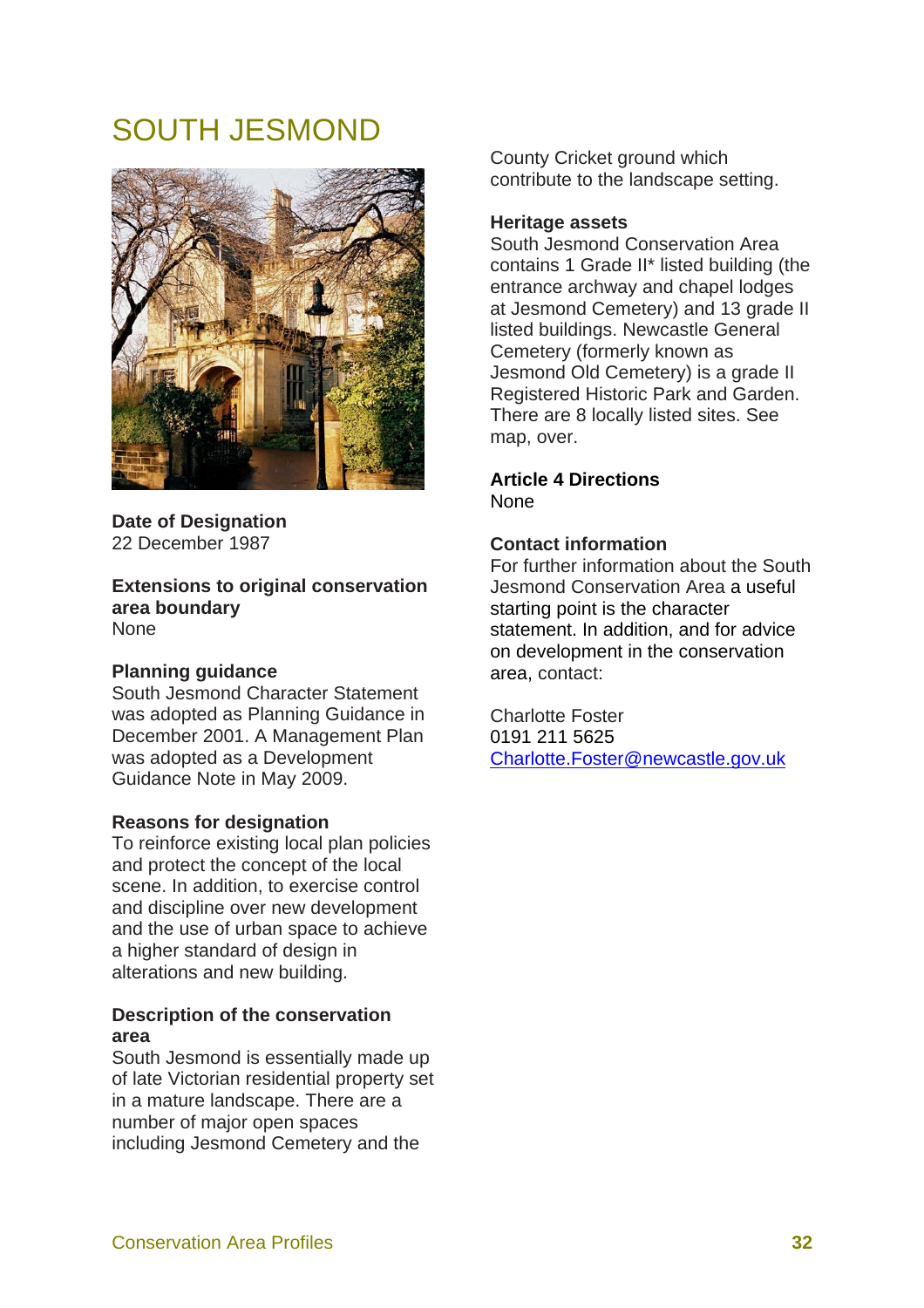

| Scale: 1:5000 @A4                                                              | Date: 15/06/2010 | Drawn by: SA | www.newcastle.gov.uk |
|--------------------------------------------------------------------------------|------------------|--------------|----------------------|
| @Crown convright, All rights reserved, Newcastle City Council, 100019569, 2009 |                  |              |                      |

.rown copyright. All rights reserved. Newcastle City Council, 100019569, 2009.